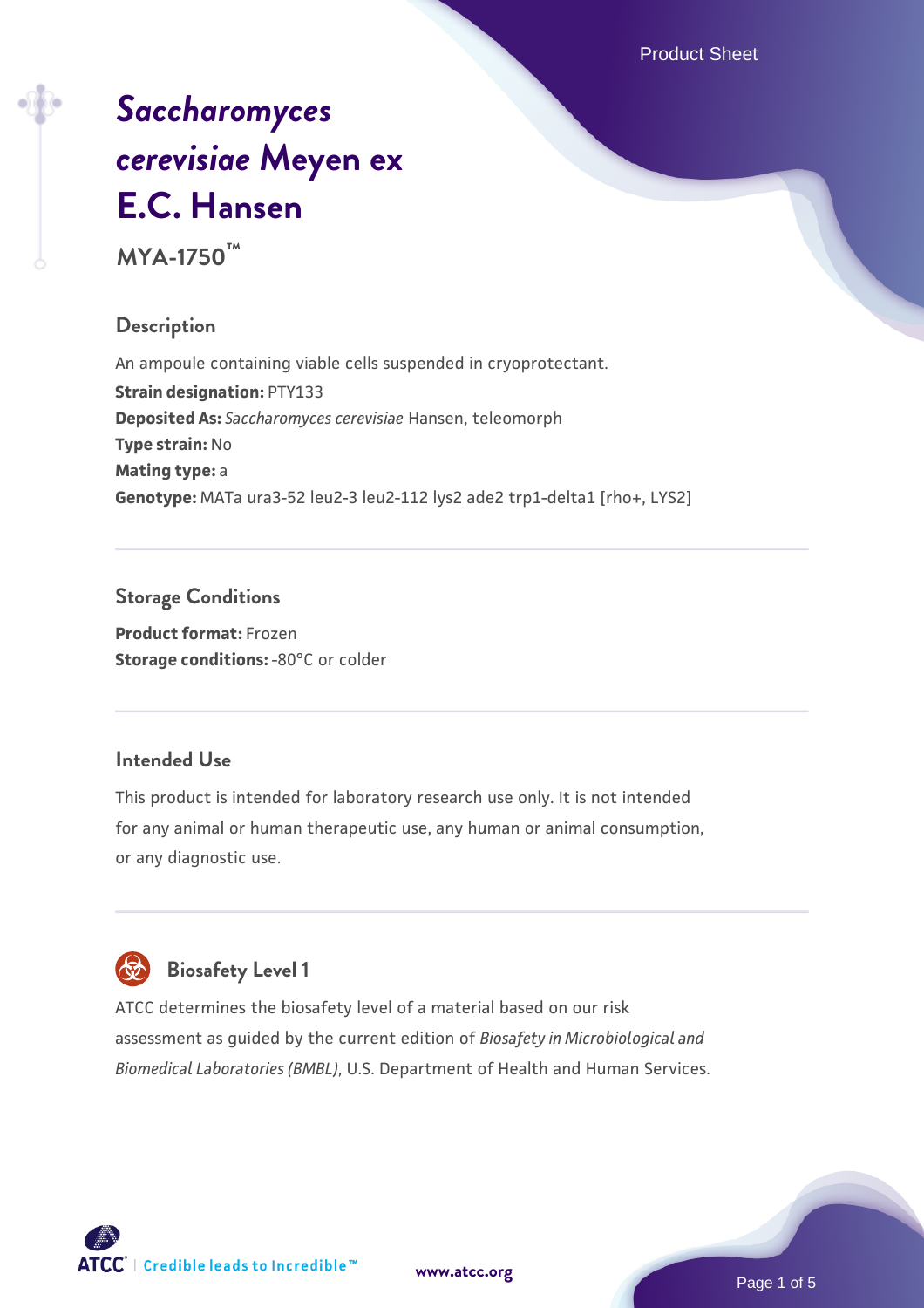#### **[Saccharomyces cerevisiae](https://www.atcc.org/products/mya-1750)** [Meyen ex E.C. Hansen](https://www.atcc.org/products/mya-1750) **MYA-1750**

It is your responsibility to understand the hazards associated with the material per your organization's policies and procedures as well as any other applicable regulations as enforced by your local or national agencies.

ATCC highly recommends that appropriate personal protective equipment is always used when handling vials. For cultures that require storage in liquid nitrogen, it is important to note that some vials may leak when submersed in liquid nitrogen and will slowly fill with liquid nitrogen. Upon thawing, the conversion of the liquid nitrogen back to its gas phase may result in the vial exploding or blowing off its cap with dangerous force creating flying debris. Unless necessary, ATCC recommends that these cultures be stored in the vapor phase of liquid nitrogen rather than submersed in liquid nitrogen.

#### **Certificate of Analysis**

For batch-specific test results, refer to the applicable certificate of analysis that can be found at www.atcc.org.

#### **Growth Conditions**

**Medium:**  [ATCC Medium 1688: Glycerol enriched medium](https://www.atcc.org/-/media/product-assets/documents/microbial-media-formulations/1/6/8/8/atcc-medium-1688.pdf?rev=1729c89ba8fa4c968e47d84284b2308f) **Temperature:** 25°C

#### **Handling Procedures**

**Frozen ampoules** packed in dry ice should either be thawed immediately or stored in liquid nitrogen. If liquid nitrogen storage facilities are not available,

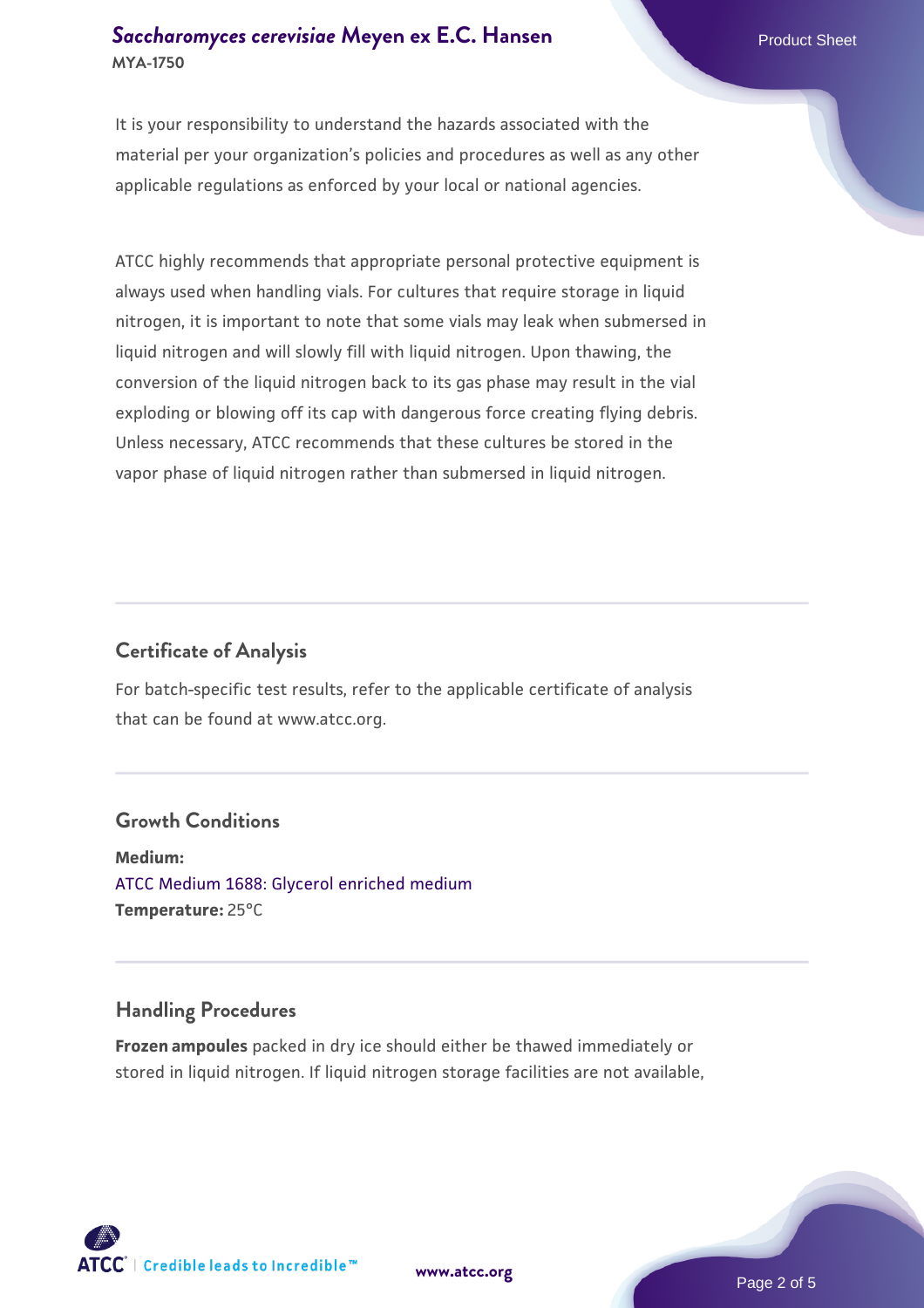#### **[Saccharomyces cerevisiae](https://www.atcc.org/products/mya-1750)** [Meyen ex E.C. Hansen](https://www.atcc.org/products/mya-1750) **MYA-1750**

frozen ampoules may be stored at or below -70°C for approximately one week. **Do not under any circumstance store frozen ampoules at refrigerator freezer temperatures (generally -20°C)**. Storage of frozen material at this temperature will result in the death of the culture.

- 1. To thaw a frozen ampoule, place in a **25°C to 30°C** water bath, until just thawed **(approximately 5 minutes)**. Immerse the ampoule just sufficient to cover the frozen material. Do not agitate the ampoule.
- 2. Immediately after thawing, wipe down ampoule with 70% ethanol and aseptically transfer at least 50 µL (or 2-3 agar cubes) of the content onto a plate or broth with medium recommended.
- 3. Incubate the inoculum/strain at the temperature and conditions recommended.
- 4. Inspect for growth of the inoculum/strain regularly for up to 4 weeks. The time necessary for significant growth will vary from strain to strain.

#### **Material Citation**

If use of this material results in a scientific publication, please cite the material in the following manner: *Saccharomyces cerevisiae* Meyen ex E.C. Hansen (ATCC MYA-1750)

#### **References**

References and other information relating to this material are available at www.atcc.org.

#### **Warranty**

The product is provided 'AS IS' and the viability of ATCC® products is warranted for 30 days from the date of shipment, provided that the customer has stored and handled the product according to the information included on the product information sheet, website, and Certificate of

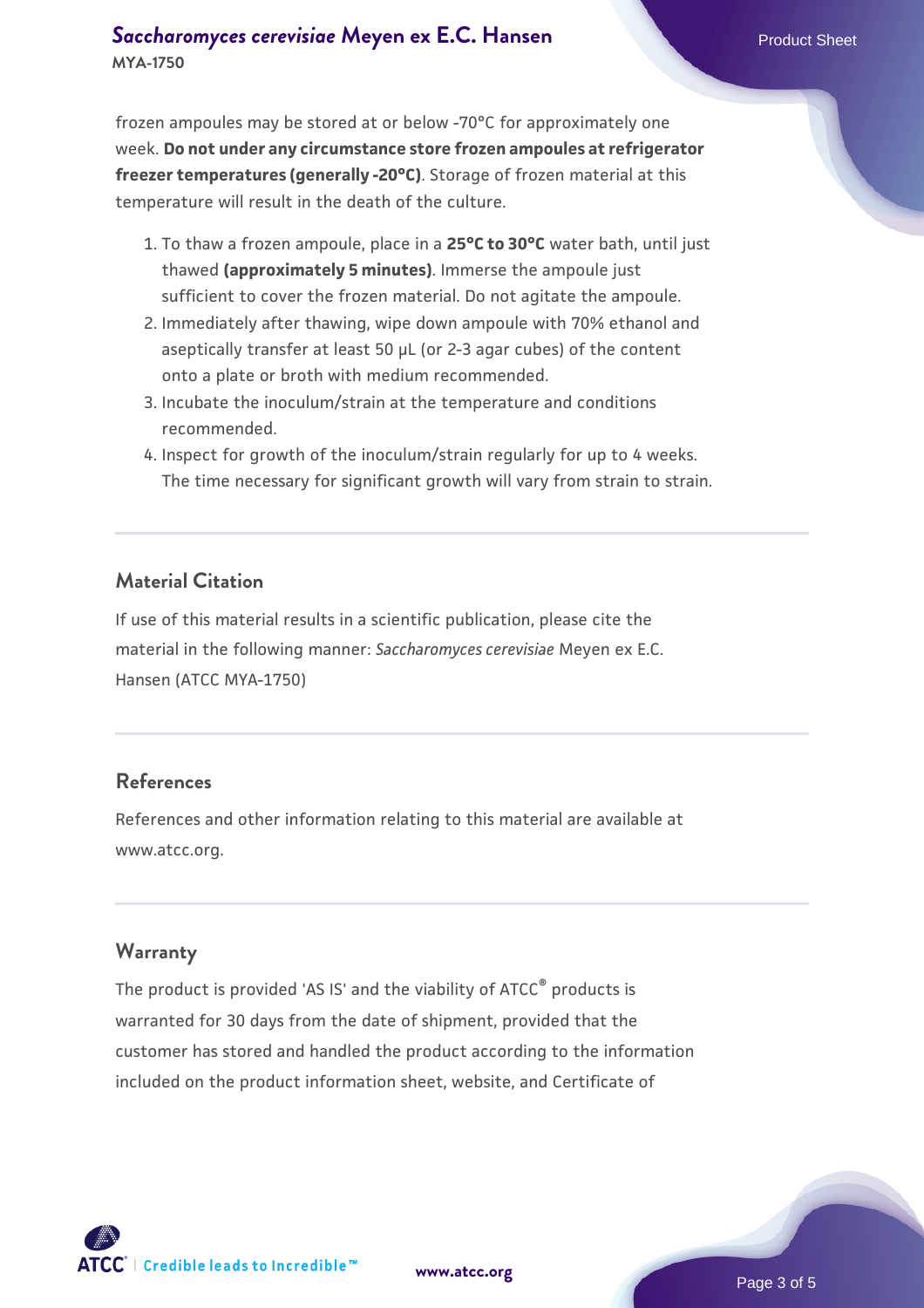#### **[Saccharomyces cerevisiae](https://www.atcc.org/products/mya-1750)** [Meyen ex E.C. Hansen](https://www.atcc.org/products/mya-1750) **MYA-1750**

Analysis. For living cultures, ATCC lists the media formulation and reagents that have been found to be effective for the product. While other unspecified media and reagents may also produce satisfactory results, a change in the ATCC and/or depositor-recommended protocols may affect the recovery, growth, and/or function of the product. If an alternative medium formulation or reagent is used, the ATCC warranty for viability is no longer valid. Except as expressly set forth herein, no other warranties of any kind are provided, express or implied, including, but not limited to, any implied warranties of merchantability, fitness for a particular purpose, manufacture according to cGMP standards, typicality, safety, accuracy, and/or noninfringement.

#### **Disclaimers**

This product is intended for laboratory research use only. It is not intended for any animal or human therapeutic use, any human or animal consumption, or any diagnostic use. Any proposed commercial use is prohibited without a license from ATCC.

While ATCC uses reasonable efforts to include accurate and up-to-date information on this product sheet, ATCC makes no warranties or representations as to its accuracy. Citations from scientific literature and patents are provided for informational purposes only. ATCC does not warrant that such information has been confirmed to be accurate or complete and the customer bears the sole responsibility of confirming the accuracy and completeness of any such information.

This product is sent on the condition that the customer is responsible for and assumes all risk and responsibility in connection with the receipt, handling, storage, disposal, and use of the ATCC product including without limitation taking all appropriate safety and handling precautions to minimize health or environmental risk. As a condition of receiving the material, the customer agrees that any activity undertaken with the ATCC product and any progeny or modifications will be conducted in compliance with all applicable laws, regulations, and guidelines. This product is provided 'AS IS' with no



**[www.atcc.org](http://www.atcc.org)**

Page 4 of 5